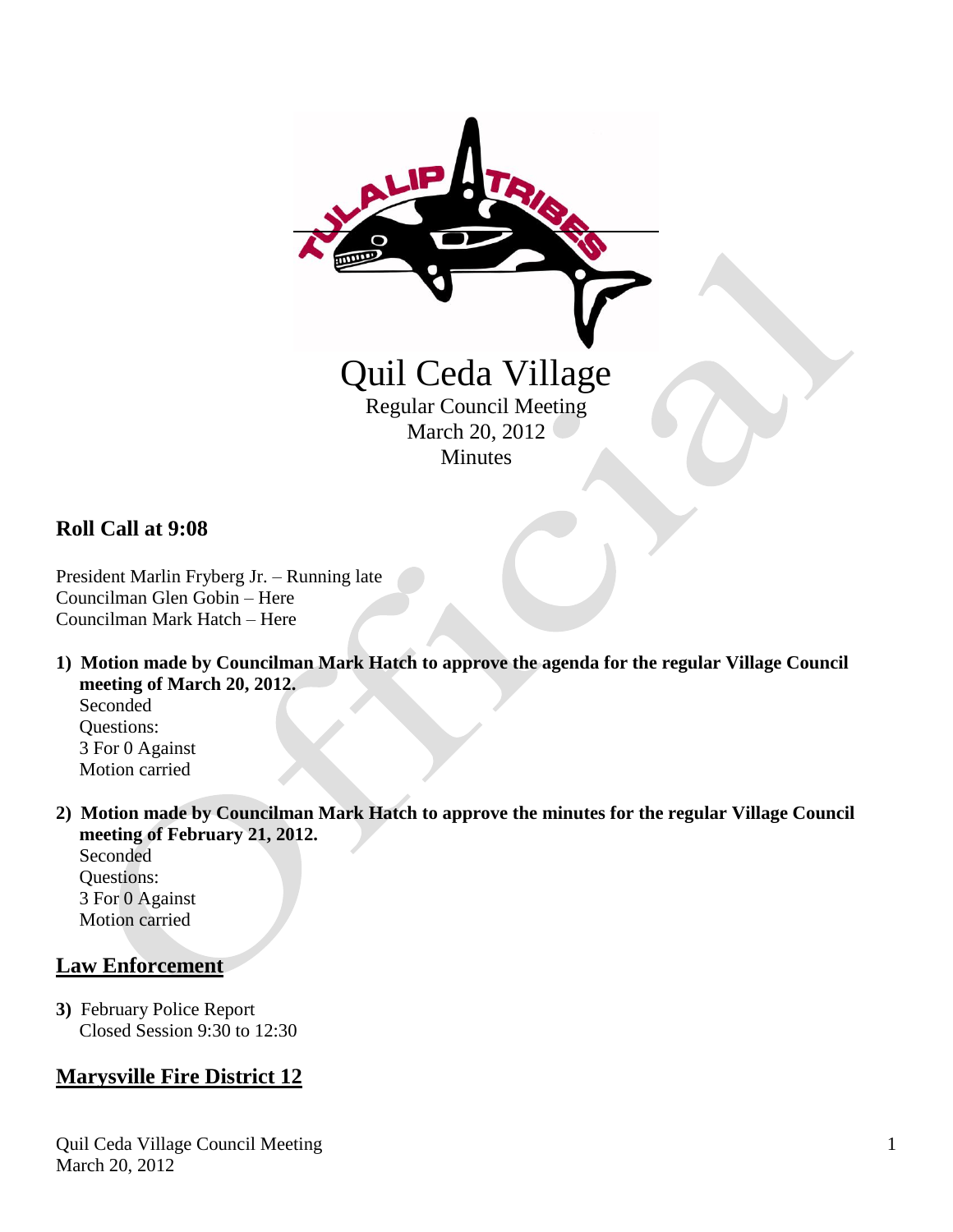**4)** Year End Report (FYI) Discussion: Asst. Fire Chief Martin McFalls Handout provided for 2011 statistics within QCV.

## **Out of State Travel**

- **5)** Travis Hill & Kevin Jones, Tribal Telecomm 2012, Phoenix, AZ; Feb 2-3, 2012; \$1,378.03
- **6)** Tom Williams, Avaya Aura Communication Manager Maintenance/Troubleshooting; Phoenix, AZ; Feb 13-17, 2012; \$1,300.00
- **7)** Nina Reece, RES 2012; Las Vegas, NV; Feb 27-Mar 2, 2012; \$2,238.07 Discussion: Steve Gobin A quick review was provided regarding staff travel and the benefit to Quil Ceda Village.

#### **Contracts**

**8)** Contractor: Hammerhead International Scope of Work: Installation of Structural Mezzanine for Aquarium Equipment Room Contract Value: \$24,950.00

#### **Enterprises - Closed**

- **9)** Liquor Stores POS System Update
- 10) 116<sup>th</sup> Street Gas Station Expansion Project Update
- **11)** Fuel Station Business Plan

#### **Finance**

**12)** Year End Budget Reports Discussion: Steve Gobin, Sarah Codiga, Interim President Glen Gobin General overview of current budges provided.

## **Tulalip Data Services**

- **13)** Sole-Sourcing Fiber and Copper transition at the SPO
	- Discussion: Steve Gobin, Travis Hill, Glen Gobin

 It is difficult to go out to bid on such short notice. There are no TERO companies that can do this work. Previous bidding has been unsuccessful in finding someone else to do this work and provide the service. Does TDS contract out low voltage work? Yes, sometimes it is contracted out and sometimes it is done with internal staff.

## **Charitable Fund**

**14**) Raising Hands Video

Quil Ceda Village Council Meeting March 20, 2012